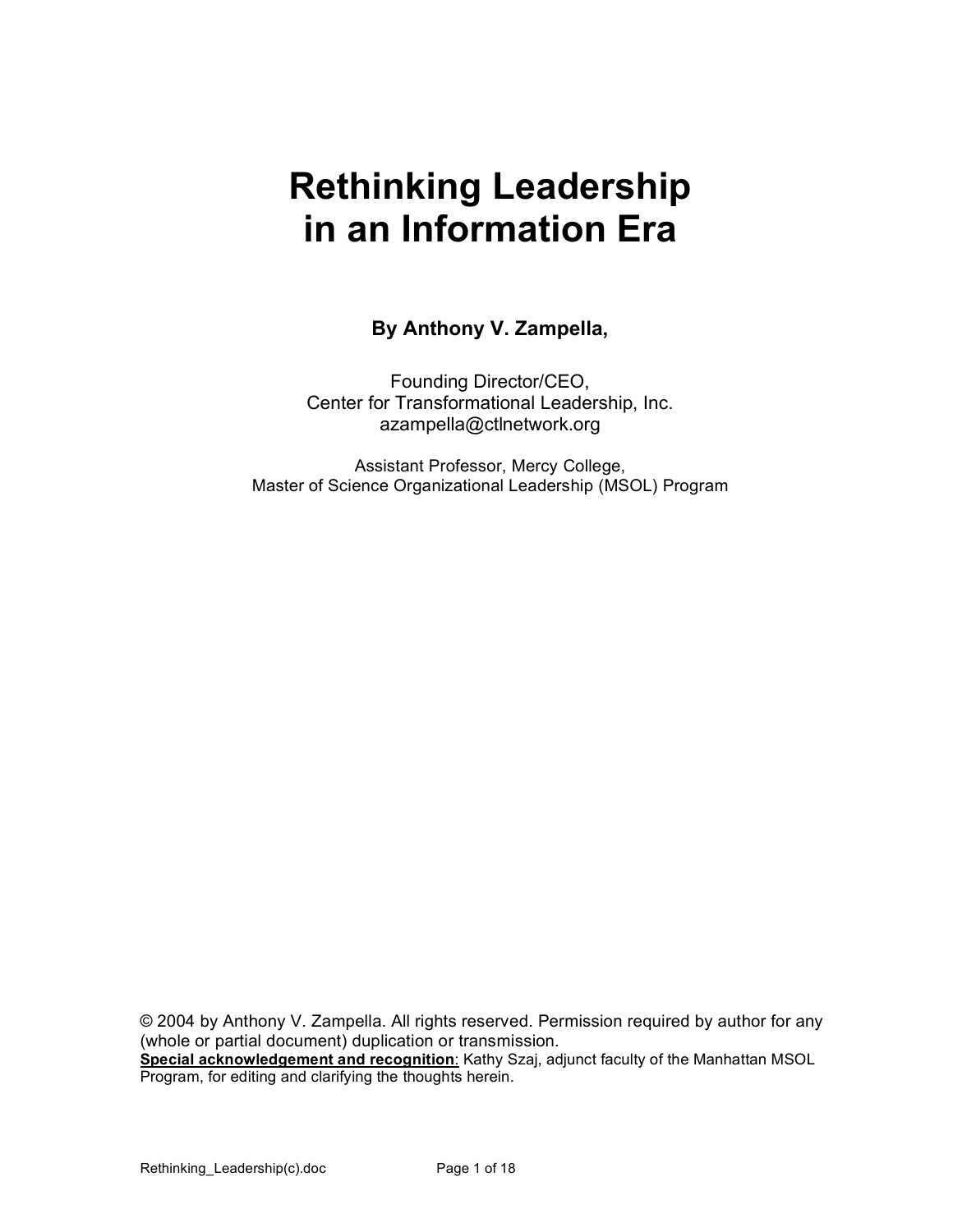# **Rethinking Leadership in an Information Era**

# *Introduction: A Leadership Inquiry*

For more than two decades, I have had the privilege to observe and work with inspirational leaders, and I've also had great opportunities to lead, fail and to learn a great deal about leadership. First, as publisher of a weekly gay and lesbian newsmagazine, I observed the media's inner workings. During that time, I also engaged many community activists, which expanded my view of leadership, within grassroots movements and community organizing. I was struck by how communities formed to serve, especially during the nascent AIDS crisis, and how leadership emerged as vital in responding to life and death issues.

Then, as an appointed city commissioner, I worked within the political process, which included interacting with congressional members, council members, state legislators, lobbyists, mayors and political operatives. These experiences, coupled with consulting both in politics and business, exposed me to many business and industry leaders. Finally, a foray into academia landed me on two advisory boards to trustees and administrators, where I observed both elected and appointed administrators and faculty at universities and colleges. This academic realm is where I subsequently became fully immersed.

Within each realm, I observed two distinct forms of what I considered leadership: those who were brilliant at controlling events and who could outmaneuver others, and those who were ingenious at creating and reframing circumstances in which events occurred. Later I realized that the majority of those who I identified as leaders within the former group were actually great managers, strategists and tacticians. In time, I began to understand that only the *few* in the latter group *were actually leading*.

Intrigued, I became engrossed in examining distinctions between leadership and management—and discovered that only a few academic scholars had pursued this path of inquiry. I also discovered that most academics—indeed even professional practitioners—maintained that the discussion surrounding this distinction inhabited settled territory: that the ground between managers and leaders was already clearly defined and thoroughly explored. This ignorance of the vast universe between these two functions of human potential became more unsettling to me than the difference itself.

My research suggests that the first real effort to articulate this leadership distinction was initiated in 1977 by Abraham Zaleznik (1992), whose inquiry began within the psychological realm. Then John Kotter's (1994) work in 1990 brought the topic into the business realm, causing an uproar at the Harvard Business School where both men served as professors. Kotter's work (1994,1999) offered brilliant insights, illustrating major distinction in function and purpose between leaders and managers. "They don't make plans; they don't solve problems; they don't even organize people," Kotter declared. "Instead leaders prepare organizations for change and help them cope as they struggle with it."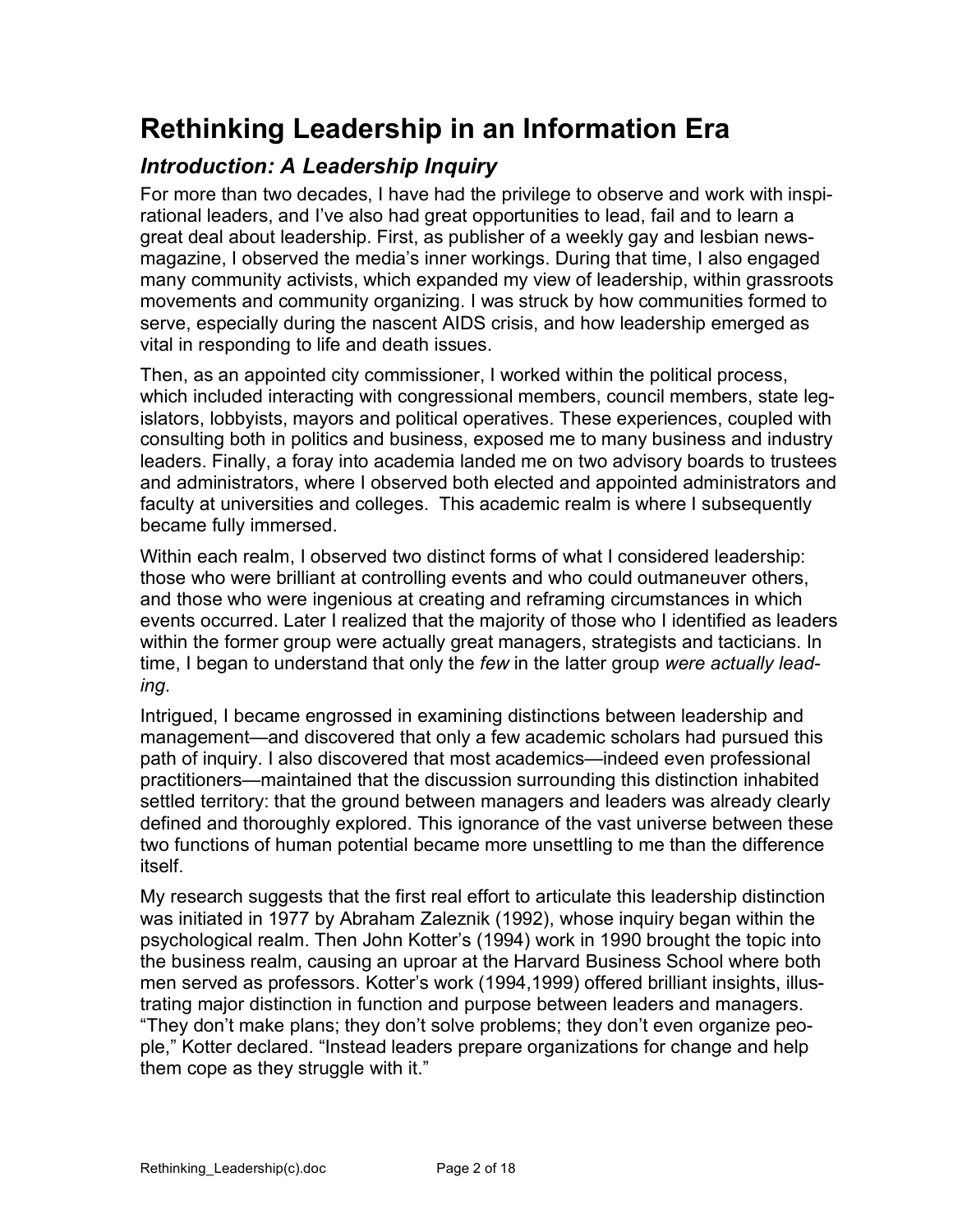#### **Purpose**

How do leaders prepare organizations for change in this high-speed Information Age? Although this might appear to be the reasonable question to pursue, a more fundamental and urgent question surfaces: *How is the Information Age—with its perpetual saturation of information—reshaping what we mean by leadership itself?* This paper explores the conditions present in the Information Age, and how they impact our understanding of leadership. These conditions and factors compel us to rethink and redefine leadership apart from management in order to disclose new ways to organize work environments in these dynamic and unpredictable times. These pages draw from many of the most important leadership insights and discoveries realized during the past fifteen years. The nature of leadership reaches beyond business or science to include inquiries in philosophy, spirituality, and artistic practices. Therefore, I invite you to join me as I travel numerous disparate avenues to examine these insights and inquiries.

"Rethinking Leadership" includes three sections. Section 1, *Leaders and Mangers,* clarifies the distinction between leaders and managers, which considers new discoveries and insights revealed during the past decade**.** Informed by a comprehensive study, James Collins (2001) has challenged our fundamental notions of leadership. His research into 1400 companies led him to discover which qualities of leadership transformed 11 of 1400 companies to "greatness," and then to define such a leader, not as a personality profile, but as leadership *character*.

Section 2, *Leadership Challenges*, examines some of the extraordinary challenges confronting organizations and leaders prompted by our emerging Information Age. Certainly, these have been seized and diagnosed at great length within other frameworks and disciplines; however, I am attempting here to view these Information Age challenges specifically to understand their impact on leadership, and by extension, on organizational life.

Section 3, *Significance of Learning*, explores three far-reaching macro-conditions globalization, compression of time, and access to information—as both the cause and context for renewed leadership. In the face of these macro-conditions, more than two decades of research by James Kouzes and Barry Posner (2002), within cross-cultural studies on six continents, reveal consistent similarities and trends about our most sought-after attributes and expectations of leaders.

#### **Emerging Field**

In addition to the recent research by Collins, and Kouzes and Posner, a wealth of empirical studies and theoretical research conducted during the last two decades also suggests revisiting older notions of leadership. Peter Senge (1990, 1994, 1999, 2000), Chris Argyris (1991), Noel Tichey (2001), Steven Covey (1989), and Peter Drucker (1999) expand our view of knowledge, learning, and the leadership "character" required to develop others in a learning environment. Fernando Flores (1987, 2001), John Searle (1984, 1998), Robert Kegan and Lisa Lakow Lahey (2001, 2001), and Jeffrey Ford (1998, [a], [b]), deepen our perspective of interpretation, language, and conversations as generative and creative instruments to foster such learning environments. And, critical work by Daniel Goleman (1995, 1998, 2002) and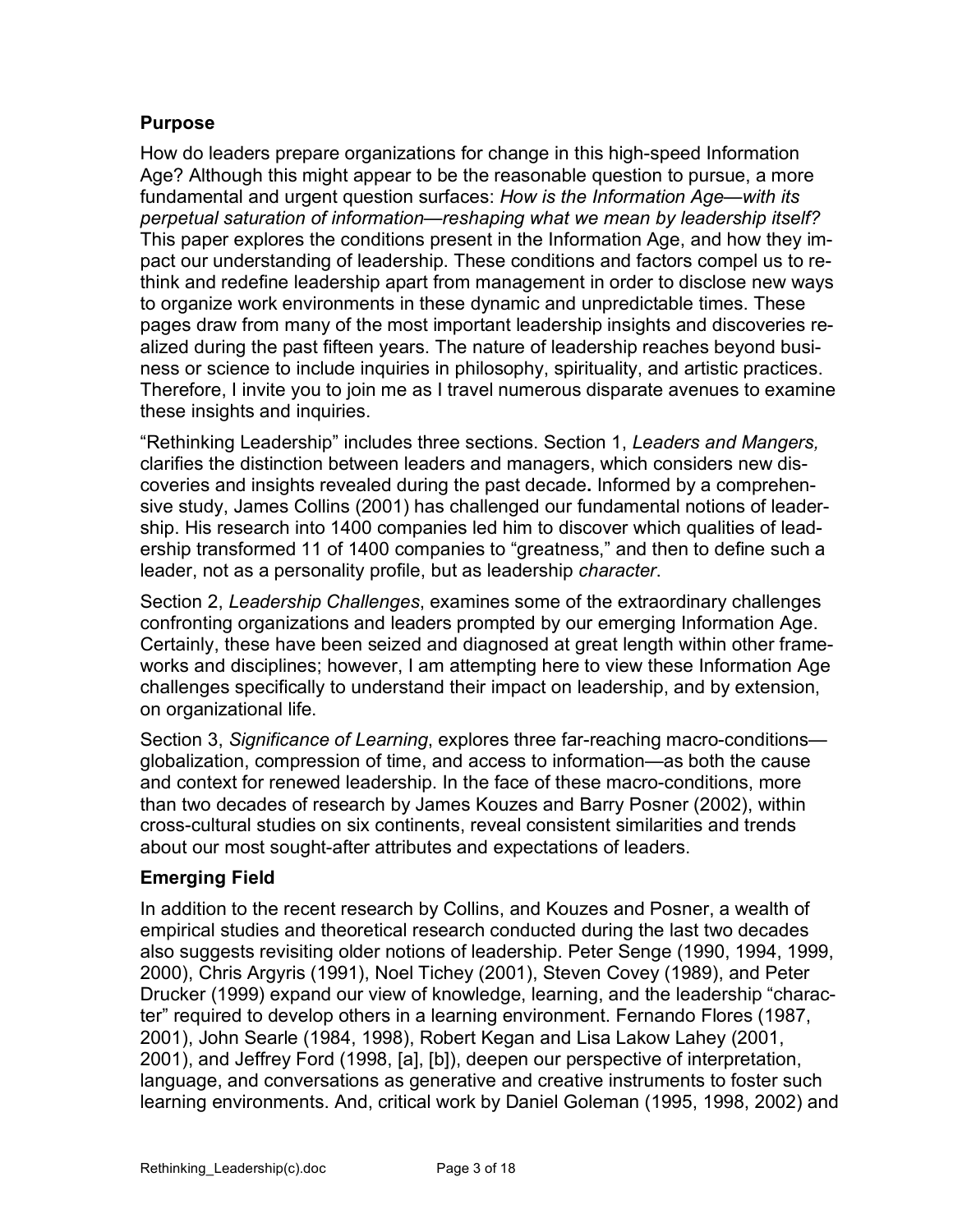Richard Boyatzis (2001, 2002) increases our awareness of how to talk about emotions in organizational life, as a valuable source of information that leaders can consult more readily than most others. Finally, Ken Wilber's work (1996, 2000) brings forth an integral vision for viewing and thinking about our world, and for exploring human development. He includes matter, life, mind, soul and spirit to provide a rich framework and language to access the complexity of human development. Amazingly, most of the research and work cited above has occurred just since the Internet entered the public domain little more than a decade ago.

This overwhelming body of empirical evidence ought to give pause to those in academia: *it might be time to reconsider the purpose and fundamentals of leadership*. To that end, for the last seven years I have been probing these specific issues within the academic realm. Much of this work is the product of application and development of leadership potential in the Manhattan MSOL (Masters of Science in Organizational Leadership) Program at Mercy College, a small liberal arts college with campuses in metropolitan New York City. The resulting insights emerged "accidentally" as my colleagues and I worked on campus and within a corporate setting to design an environment of optimum graduate-level learning that can be replicated.

In 2002, we formed a research team of MSOL graduate students to explore the distinction between leadership and management graduate level programs. Armed with criteria for leadership gleaned from the research mentioned above, our student researchers identified some seventy graduate academic leadership programs throughout the U.S. Ironically, the team repeatedly encountered a lack of agreement about definitions and descriptions of leadership and management, and most existing descriptions were superficial, akin to slogans and clichés. This provoked us to revisit our fundamental notions of leadership, and update our understanding of leadership in our information era.

## *Section 1: Leaders and Managers*

A critical distinction has evolved between leadership and management (Kotter, 1994; Zaleznik, 1990, 1992) during the last two decades. A growing body of knowledge within this emerging field of study recognizes specific distinctions between:

- **Management theory**, which develops learners to optimize the current paradigm to "cope with complexity" (Kotter, 1994) by reducing demand—tactical implementation—and becoming more effective and efficient (Conner, 1998). To sum, *managers must be adept at allocating resources.*
- **Leadership theory**, which develops learners to operate between paradigms to "cope with change" (Kotter, 1994) and uncertainty at a level of discontinuity, and to increase capacity—enterprise preparation—in an unpredictable future (Conner, 1998). In short, *leaders must be adept at aligning meaning.*

Organizations require both to succeed and to sustain any great mission (Kotter, 1996; Collins, 1997, 2001). The evidence, however, paints a dismal picture of organizations that are over-managed and under-led (Kotter, 1994). Regulations, mandates, and even compliance programs to ensure ethical behavior have attempted to replace leadership decisions and judgment with management guidelines. As such,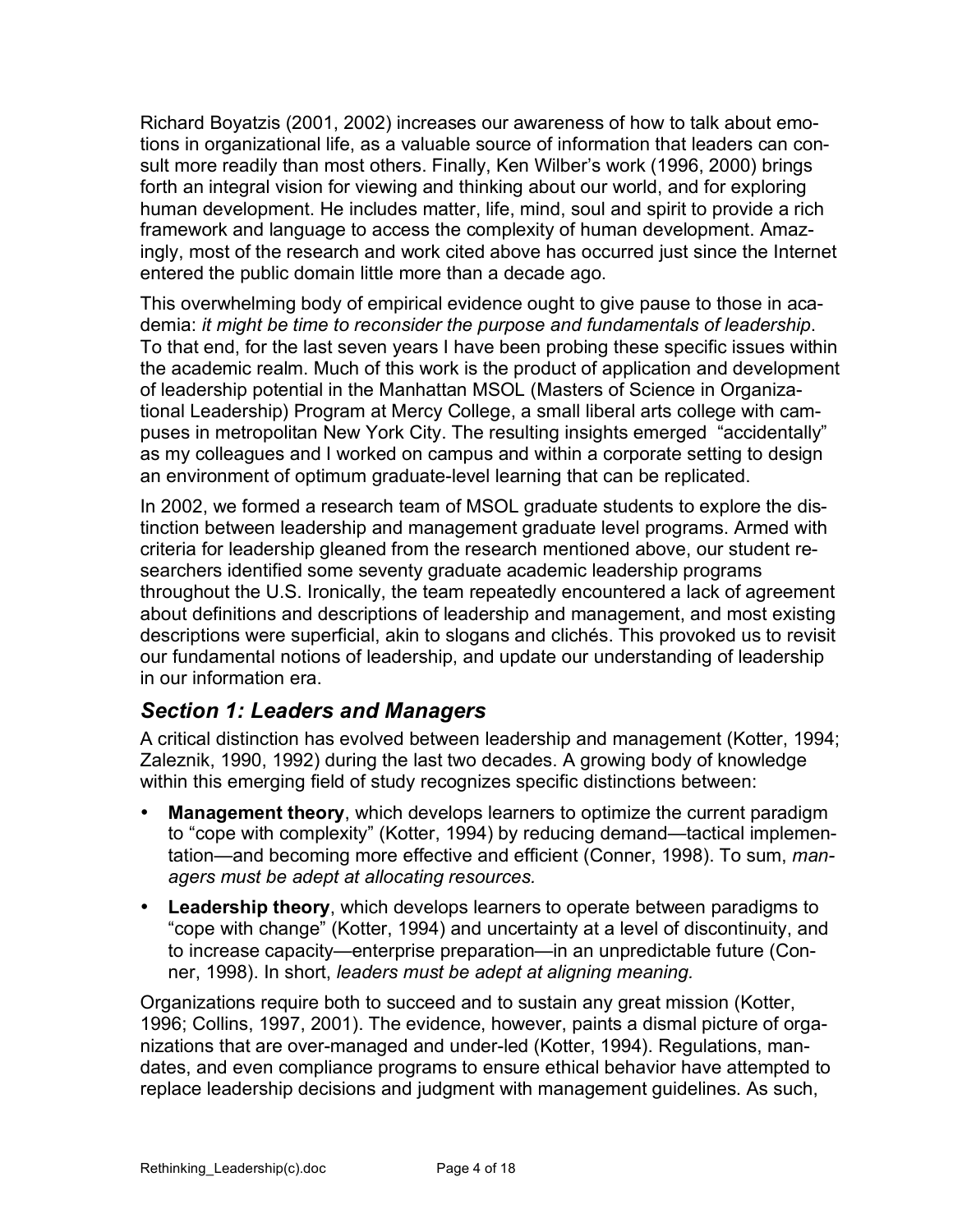leaders are strangled by systems that are *not* designed to be challenged, to handle change, or to grow in a dynamic world.

| <b>CONTEXT</b>                 | <b>MANAGEMENT</b> (current thinking)                                                                                        | <b>LEADERSHIP (emerging thinking)</b>                                                                                           |  |
|--------------------------------|-----------------------------------------------------------------------------------------------------------------------------|---------------------------------------------------------------------------------------------------------------------------------|--|
| Approach                       | Operates from scarce resources: fi-<br>nances, time, raw materials, and tasks<br>through application of evidence.           | Operates from abundant resources: ideas,<br>values, meaning, trust and potential<br>through development and learning            |  |
| <b>World View</b>              | Orderly and stable (Newtonian-Cartesian<br>Paradigm)                                                                        | Dynamic, uncertain and unpredictable<br>(Quantum Paradigm).                                                                     |  |
| Viewpoint                      | To optimize the current paradigm: orga-<br>nize efforts for more effectiveness and<br>efficiency.                           | To challenge the current paradigm and<br>operate from an unrealized (unknown) fu-<br>ture paradigm.                             |  |
| <b>Purpose</b>                 | To cope with complexity; maintain order:<br>reduce demand<br>To allocate and organize resources.                            | To cope with change; foster learning: in-<br>crease capacity.<br>To align meaning and coordinate action.                        |  |
| <b>Outcome</b>                 | Operational effectiveness                                                                                                   | Organizational agility                                                                                                          |  |
| <b>Axiom</b>                   | "To do things right"                                                                                                        | "To do the right thing"                                                                                                         |  |
| Role of<br><b>Problems</b>     | To establish new mechanisms, structures,<br>and initiatives to resolve or reduce prob-<br>lems                              | To understand source of problem, and<br>learn how best to grow into a new context<br>where problems are not identified as such. |  |
| <b>Role</b>                    | Navigator                                                                                                                   | Designer                                                                                                                        |  |
| <b>Mental</b><br><b>Models</b> | Operates within a single paradigm; copes<br>with complexity. Requires layers and lev-<br>els to maintain order and control. | Operates between paradigms; copes with<br>change. Requires teams and partnerships<br>to initiate change and leverage learning.  |  |
| <b>Functions</b>               | Creates and implements appropriate poli-<br>cies and procedures to improve systems<br>and optimize current paradigm         | Requires resolute belief in future to de-<br>velop language and inspire teams for<br>learning and change.                       |  |
| <b>View of Info</b>            | Controls information to predict what is<br>true.                                                                            | Shares information to inquire about and<br>reveal truth.                                                                        |  |
| View of In-<br>quiry           | Maintains status quo; searches for growth<br>as evidenced through scientific inquiry.                                       | Inquires about purpose, values and mean-<br>ing through philosophical inquiry.                                                  |  |
| <b>View of</b><br>Change       | Implements creative solutions to alter<br>processes and improve systems.                                                    | Inspires individuals to identify, alter and<br>create context.                                                                  |  |

DIAGRAM A: LEADERSHIP AND MANAGEMENT<sup>1</sup>

Managers and leaders have different functions. Each is required to ensure the success of an organization. But the systems and thinking (mental models) in place must honor *both* as participants in the design of an organization to manage complexity *and* to lead change (Hock, 199; Bohm, 1994; Collins, 2002). Most organizations today were originally designed to honor managers and management theory. This is

 $1$  Developed by the author to distinguish between the role and functions of leadership and management, based on research identified by James Collins in *Good to Great*, specifically his discoveries about leadership (Level 5 Leadership).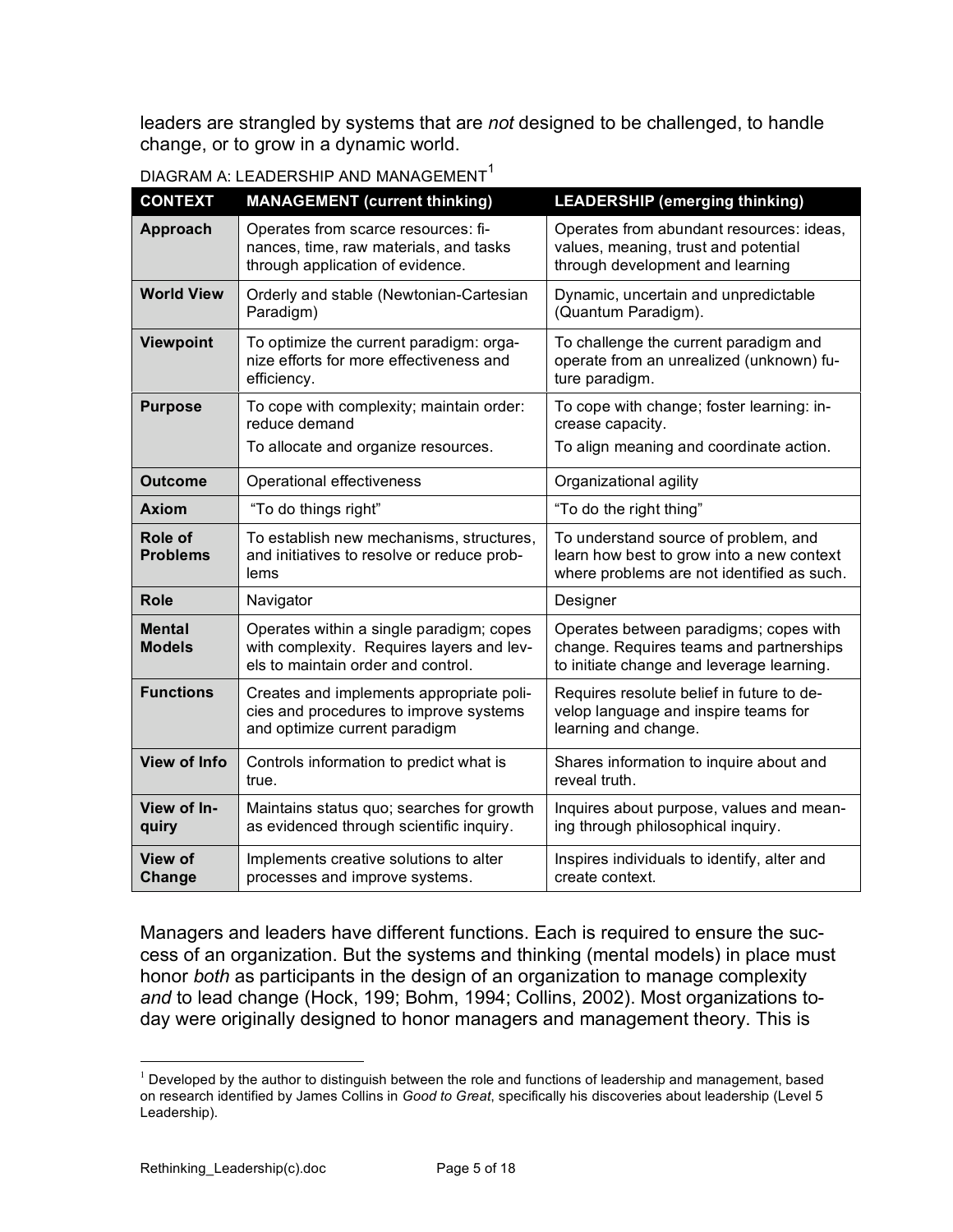problematic in dynamic times; as presented here, managers and leaders approach issues from a different context and different perspectives, with different views of time and change.

#### **A Missing Inquiry**

This inclination toward management theory stems, in part, from the disparity between management programs found in several forms on most campuses (MBA, MS in Finance, Accounting, HR, IT, Economics, etc) that serve "marketable" business needs, and leadership programs sprinkled sparsely throughout academia that straddle serving business needs and addressing larger ideals within the human condition. Our preliminary research discovered tens of thousands of management-based graduate programs rooted in a problem-solving paradigm at nearly every college, university and on-line campus. However, as previously mentioned, we were only able to locate approximately seventy graduate programs (outside educational administration programs) nationwide dedicated to the inquiry of leadership.

Moreover, many leadership programs operate as a hybrid: within a management construct and in a business context. As a result, many programs designated as leadership studies are regarded as a field of scientific inquiry leading to an M.S. degree, much like the program at Mercy College. I am concerned that this view of leadership studies is limited to short-term benefits within a short-sighted business context that seems obsessed with producing the most pressing "marketable" skillsets. Instead, I propose that we need more programs built upon a deep inquiry that creates a *leadership mindset*: one that is grounded in timeless philosophical wisdom, inquiry and deep values, to better withstand challenges and learn to adapt to specific markets and unpredictable climates.

Exploring leadership within the market-driven, scientific paradigm is myopic, with learners unprepared for the harshest challenges they will face as leaders—how to inspire, accept and assimilate new learning and ideas with greater frequency, and how to create environments from ideals that reach far beyond compensation packages and the allocation of temporary resources. Simply put, the market-driven, scientific paradigm is at odds with the essential nature and expanding view of leadership, which explores the interaction and integration of five dimensions of human consciousness<sup>2</sup>—matter (physical), life (senses), mind (consciousness), soul (meaningfulness) and spirit (nothingness)—to identify leadership potential and to create leadership environments. At best, science is equipped to handle two of these dimensions. A full discussion of all five human dimensions is larger than the space available here. My core tenet is that leadership is ultimately best explored through philosophical inquiry—which, like any artistic endeavor, emerges from within a designer's mind—that is subsequently applied to constituencies such as business, politics, education, the public sector, etc. The best avenue for developing a framework in which meaningful inquiries are generated and sustained is an innovative liberal

 $\frac{1}{2}$ <sup>2</sup>Typically, we collapse these domains or dimensions into three or four realms, such as physical, intellectual, emotional, and/or spiritual (Loehr and Schwartz, 2001, 2003); however, by integrating Eastern and Western thought and reviewing historical development worldwide, Ken Wilber's work creates important distinctions, which are worth exploring in leadership development.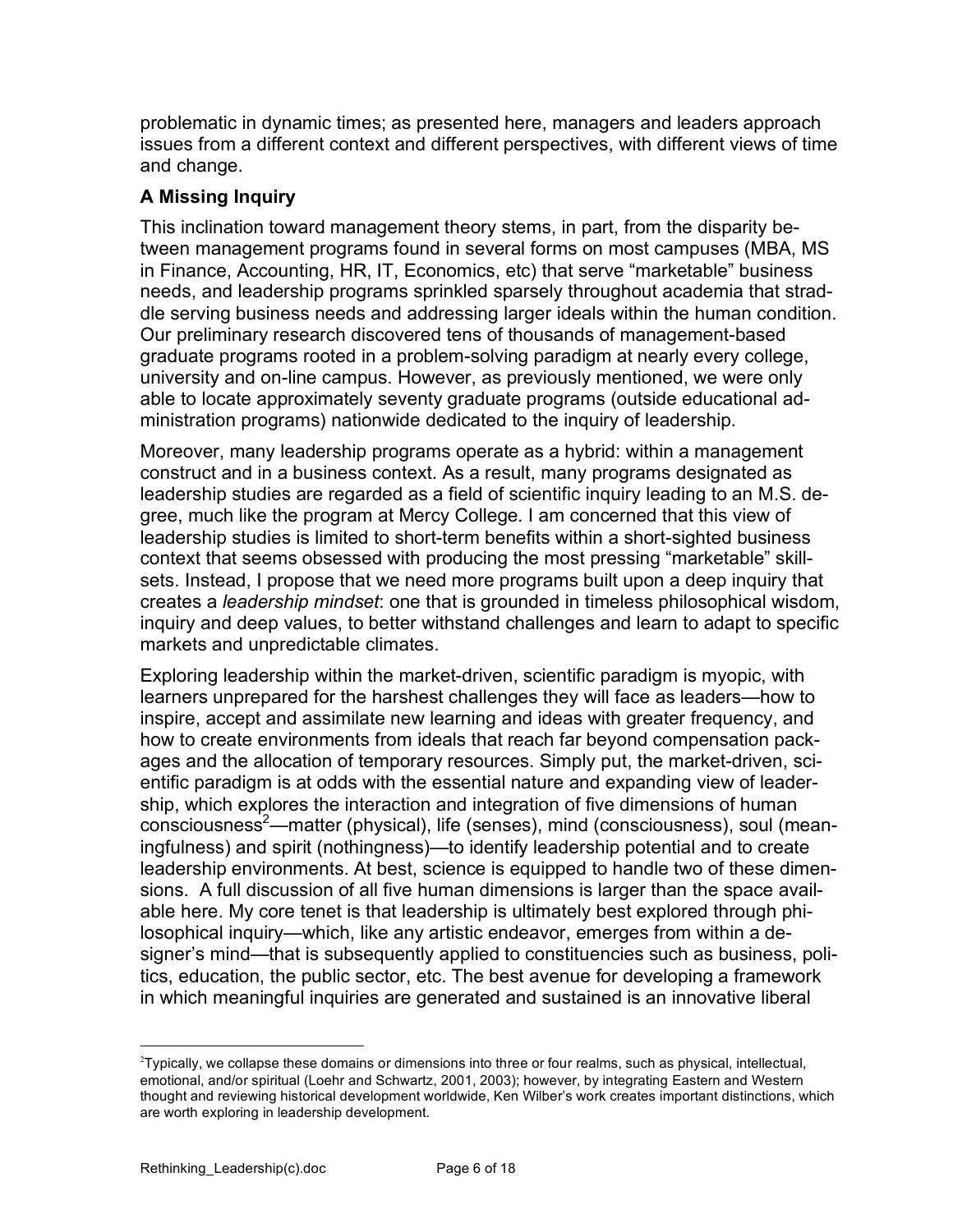arts education, grounded in philosophy, humanities, the arts, and learning methodologies.

It is amazing to observe the extent that management has crept into our decisionmaking processes. A PBS special on how principals lead New York City schools featured a principal recalled from retirement, who was asked about her success as a principal/leader. She spoke eloquently about how leading her school meant working daily to "transcend" the management structure. She described this structure as consisting of federal mandates, state regulations and testing requirements; local efforts and mandates, such as compliance programs, union mandates, and pressures from local groups; and the educational bureaucracies—all designed to reduce problems, rather than confront them. She insisted that the educational system is designed to *manage, not lead*. Her solution: to creatively enroll volunteers into the system to manage many of the day-to-day mandates while she began charting a future for her school. This single vignette exposes the problems faced daily by principals and others who venture to express leadership in any organization with a hierarchical structural designed to control information and behavior, rather than fostering conditions to generate results from a bold future.

What has changed about our notion of leadership? How is our world so altered as to inspire us to reconceptualize the whole phenomenon of leadership? The next two sections are devoted to exploring these questions. Section 2, *Leadership Challenges,* examines three significant macro conditions of this Information Age, and their impact on our reality, society, human condition, organizations—and leadership. Section 3 *Significance of Learning*, explores the result of these far-reaching macroconditions as both the cause and context for renewed leadership, which embraces learning at its core.

## *Section 2: Leadership Challenges: Shifting Views*

The mindset of a leader is finally being recognized as complex and distinct from that of a manager. We are beginning to fully grasp that the human interpersonal "soft skills" available through human interaction (e.g., self-expression through values, purpose and commitment; collaboration through new levels of relatedness; and complex change and learning) are essential for leadership. In contrast management programs tend to develop inquiries rooted in handling an organization's quantitative "hard skills" to resolve problems.

Until recently, leadership was viewed as yet another training function or rite of passage destined for a select few in upper management—the most efficient managers—of large organizations. Such training typically included retreats, workshops and seminars, and mentoring programs to provide the on-the-job training necessary to "lead." That model is no longer functioning effectively; even those in leadership positions are finding that they themselves must "learn to learn" to lead in these dynamic times. "Learning to learn" first requires a great deal of "unlearning" (Argyris, 1991) in order to properly distinguish between the *purpose* of leading and the *position* of leader (Bartlett, 1994). This evolution in our understanding of leadership mirrors our evolving understanding of the complex nature of information and its impact on circumstances, organizations, learning, and human interaction.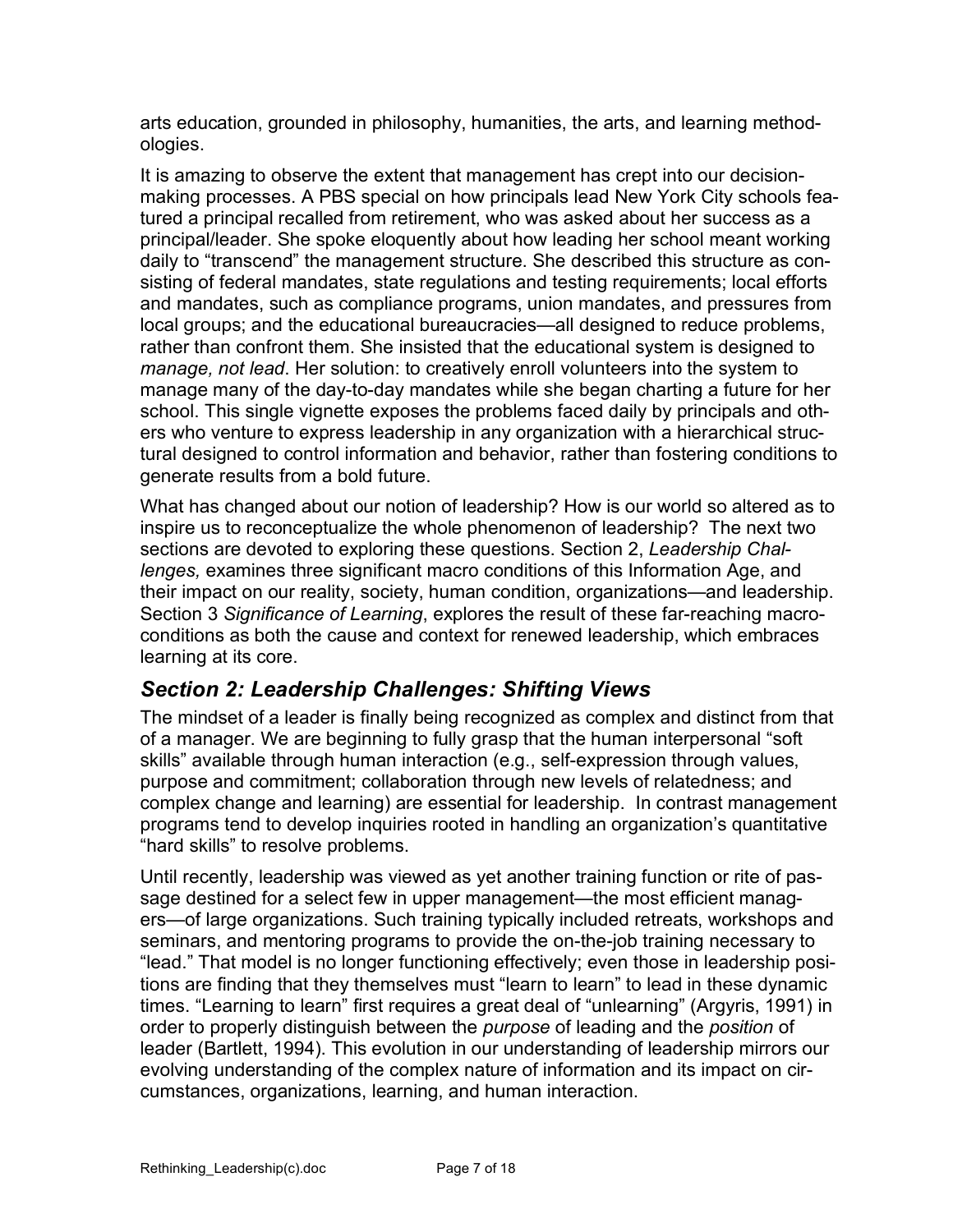During the last four decades several major events have accelerated the shift from the Industrial Age to a new age of human and economic growth known as the Information Age. Each of these instances is shifting human sensibility and expectations incrementally by increasing the rate of change:

- 1. Invention of the micro computer chip (1968), and the break-up of AT&T (1981); the application of the microchip to create the portable and mobile personal computer (1984); and development of local and wide area networks (late 1980's).
- 2. The fall of the Soviet Union (1989) causing the break-up of the old communist regime (1991), spurring the release of the Internet into the public domain (1993), and the rise of new economic trade agreements (1990's).
- 3. The advance of cable television (1980's) and expansion of twenty-four-hour news, digital, and satellite programming spurred by the new Federal Communications Act (1996).

In the late1950's Bell Labs redefined "information" as the "resolution of uncertainty," which posits a unique relationship between information and uncertainty. In uncertain times, information—as ideas, ideology, values and meaning—is the critical constituent in shaping events, resolving uncertainty, making sense of the world, and creating context. Information carried through, and interpreted by, multiple media has the power to both inform (content) and to form reality (context).

This shift to an idea- and information-based society is facilitated and accelerated by three macro-conditions: *globalization, access to information*, and *compression of time*. Together these factors add complexity to how change unfolds and what it means to lead in the face of new conventions of uncertainty.

#### *Globalization*

Implications of globalization range from economic, to social (human interaction), to intellectual (exposure to new experiences and ideas). The dissolution of traditional political boundaries favors mutual agreements that foster economic trade and market regulation. Far broader than economics or politics, this entails a new "system of thinking" about our existence on this planet. A "smaller," connected planet demands that organizations become more aware of and open to viewing the world through a plethora of perspectives and experiences.

The challenge for leaders is to integrate this complex array of perspectives and experiences into their interpretations, vocabulary, and subsequent decision-making.

#### *Access to Information*:

Technical knowledge has expanded with greater frequency, reaching beyond our capacity to gather, capture, analyze, and generate data. Information is available in greater quantities to individuals at home, in offices and in organizations. Multiple levels of information are now available on any topic, at any time, any place, by anyone. The result is an overwhelming sense of too many choices without enough reflection to rank or prioritize which choices demand what kind of time.

The challenge for leaders is to process more content, more often. This abundance and frequency of information means viewing information as both content and context. That is, information often shifts or forms the reality that it reveals. Paradoxically, this level of consciousness requires less attention to individual and separate pieces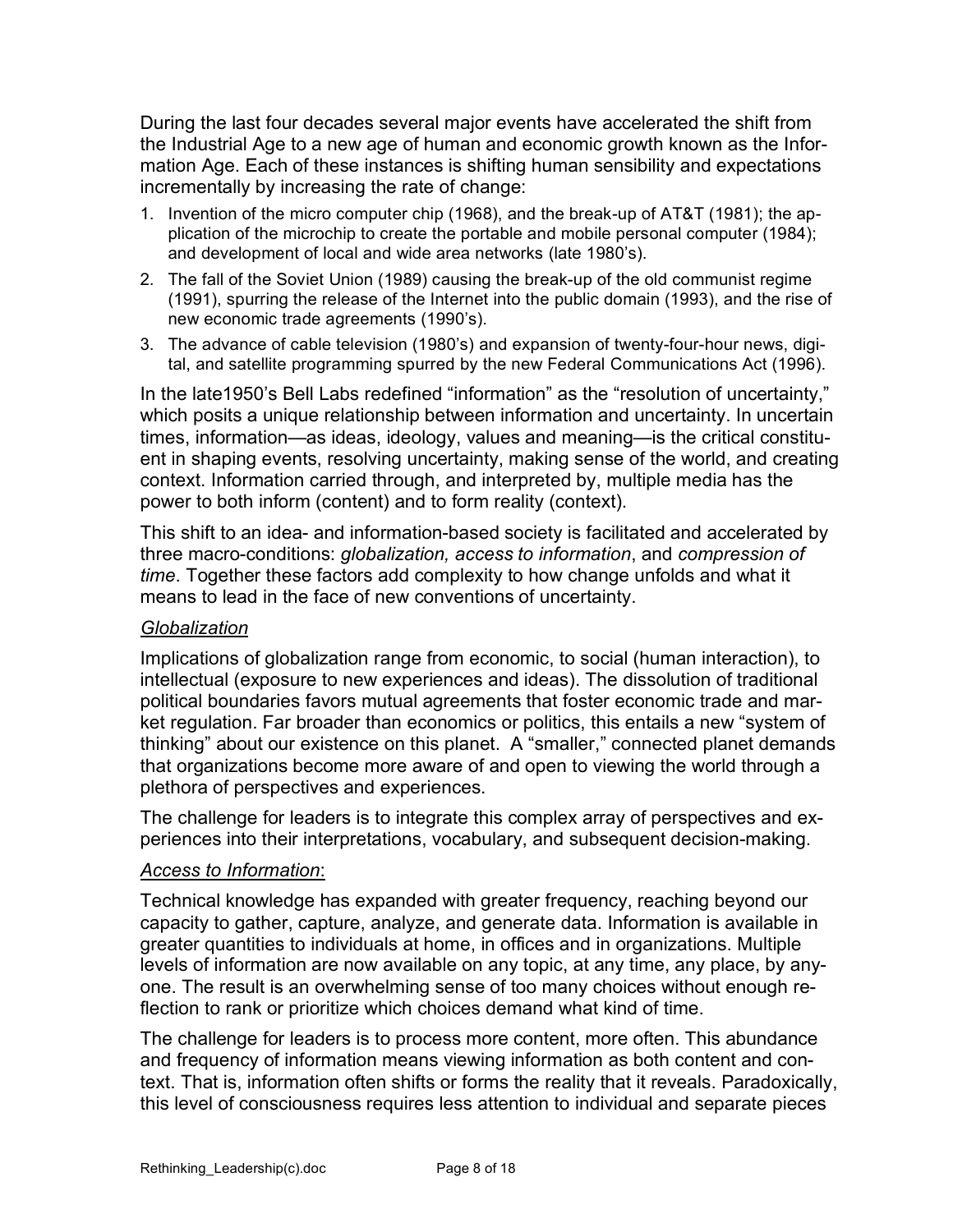of information, and compels greater attention to connecting patterns, with the greatest attention focused on integrating patterns to form judgment. For instance, with a greater abundance and frequency of information, its *source*—and not its content becomes a proxy for assessing credibility.

#### *Time Compression:*

Access to more information means more to sift through in less time to determine what is "useful" to resolve uncertainty and act with greater awareness. Increasing expectation of speed and urgency continues to reduce product life-cycles, creating an increasing demand for new information. A shift to digital processing, through smaller devices, creates conditions for greater mobility, which again, facilitates more time compression. It is now possible to use almost all of our free time—once reserved for important reflection or much-needed respite —to make decisions and forward action while traveling by train, car, subway, or plane; while waiting for someone; and even while eating.

The challenge for leaders is to prioritize among competing contexts: short-term desires competing with long-term aspirations. Choosing becomes a battle of *expectations* between the convenient, expedient and the sustainable. New technologies that compress time create an *expectation* of free time as a competitive advantage, which creates an *expectation* of time as a spend-it-or-lose-it commodity. Additionally, and perhaps most deceptively, these expectations fuel the larger *expectation* that we can control our time, thereby giving us the impression that being overwhelmed and needing more time can be resolved by: 1) compressing activities through multi-tasking and speed reading; 2) compressing technologies through "convergence," a marketdriven response that creates all-in-one devices (PDA's that are also cameras and phones; copiers that scan, fax and print); 3) compressing information as digits in PDA's, CD's, TiVo, DVD's, and MP3 technologies, which edit, transport and control information with greater speeds at our fingertips; and, 4) compressing space through Internet chats, teleconferences, and video-conferencing. The core challenge here is to manage this phenomenon of "expectations," by *discerning what's important from what's most urgent with clarity of purpose and a clear future context.*

# *Section 3: Significance of learning*

The result of shifts in these macro conditions provokes an urgency to rethink our notion of leadership. First, these three macro conditions interact to produce non-linear change or multiple, unpredictable futures, creating what Alvin Toffler called "Future Shock" (1965): the future rushing to us at ever-increasing speeds. This phenomenon is less about predicting a future and more about seeing many possibilities to *interpret the present that will make sense in a future*.

Second, globalization, access to information, and time compression are shifting our fundamental perceptions of reality, society and humanity, affecting our sensibilities with more choices and greater consequences that can be overwhelming. This "assault" demands an increased level of awareness from all who aspire to lead in small or large organizations.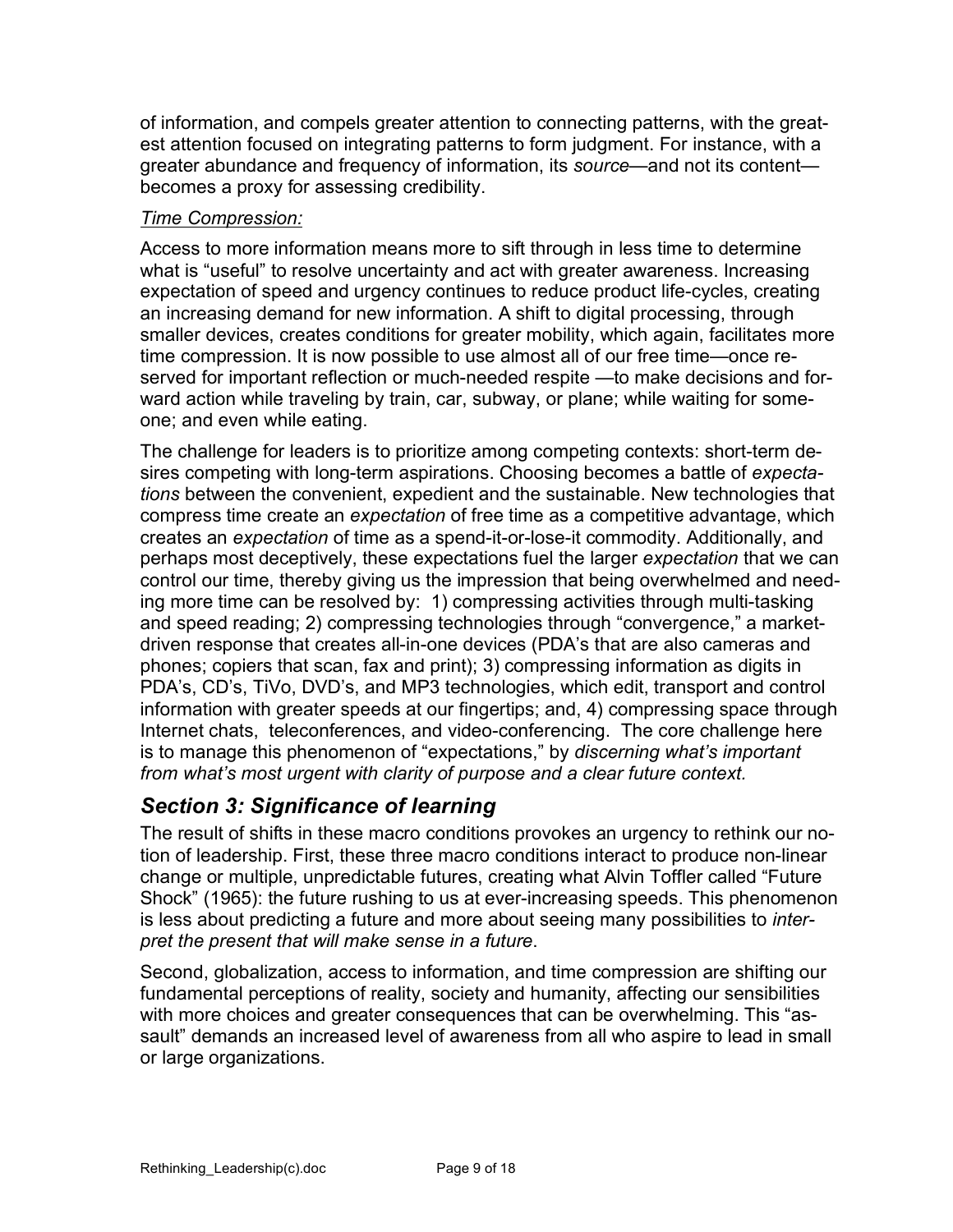Third and most significant, non-linear change alters our life's navigational compass. The guiding "North Star" is no longer viewed apart from or outside us. We have grown to understand that true meaning and purpose demand an inward exploration to find direction. To understand the world "out there," we must first ask *which* world; that is, from which level of consciousness are we viewing the world (Bohm, 1994; Wilber, 1996, 2000; Beck, 1996). Simply put, on which rung of the ladder are we standing when we peer out? The view from the top rung presents quite a different world than from the middle or bottom rung. In general business and organizational terms, this occurs as a shift from valuing *output* to valuing *input*. This is apparent when we examine the focus of our attention, as indicated by each paradigm or mindset:

- **Industrial-age mindset**. Our focus was on *output*. We produced products, which could be measured, planned, and organized in a predictable and orderly process – that is, product-driven. Value was attributed to scarce resources, such as capital, raw materials and time, which required proper allocation. To increase value we developed methods, systems and structures to preserve and protect "output."
- **Information-age mindset**. Our focus is on *input*. We develop knowledge from ideas and information through new levels of learning. Value accrues by developing abundant resources—such as talent, trust, and ideas—through aligning meaning as systems of ideology. This unpredictable, messy and dynamic process demands human-inspired cultures that grow, adapt, and integrate to reach new levels of "input."

And finally, non-linear change challenges previous notions of knowledge, shifting what it means "to know." Many experts believe that knowledge today has a half-life of seven years, and technical knowledge a half-life of eighteen months. So, for leaders simply "knowing" is of little value. *How we know* is a greater predictor of success than *what we know*. For leaders this means rethinking who we are as learners.

#### **Shifting from "Winning" to "Progress"**

Today, to lead means to learn. Leadership, as a developmental process, is not simply an add-on set of skills in a linear growth model. We are increasing input capacity, not merely adding more output. Development requires an awareness of how capacity evolves over time—often marginally, until suddenly the right piece of information resonates; a growth spurt occurs, and everything seems to "click." This dynamic is akin to philosophical inquiry or artistic endeavor (Depree, 1989).

However, philosophical inquiry's seemingly leisurely rhythm may appear to contradict the need to process an abundance of information in less time, with greater need and capacity for connectivity. Indeed, our current non-linear progression seems to recommend that we keep adding more skills to become better and faster. And here precisely is the conundrum: the leadership paradox. *To lead today demands critical reflection and keen judgment to view leadership in the largest context—a deliberate philosophical inquiry in which paradoxes reveal truths and not problems for quick solution.* This is a radical shift from the current business context, which at present is preoccupied with instant answers and short-term gains.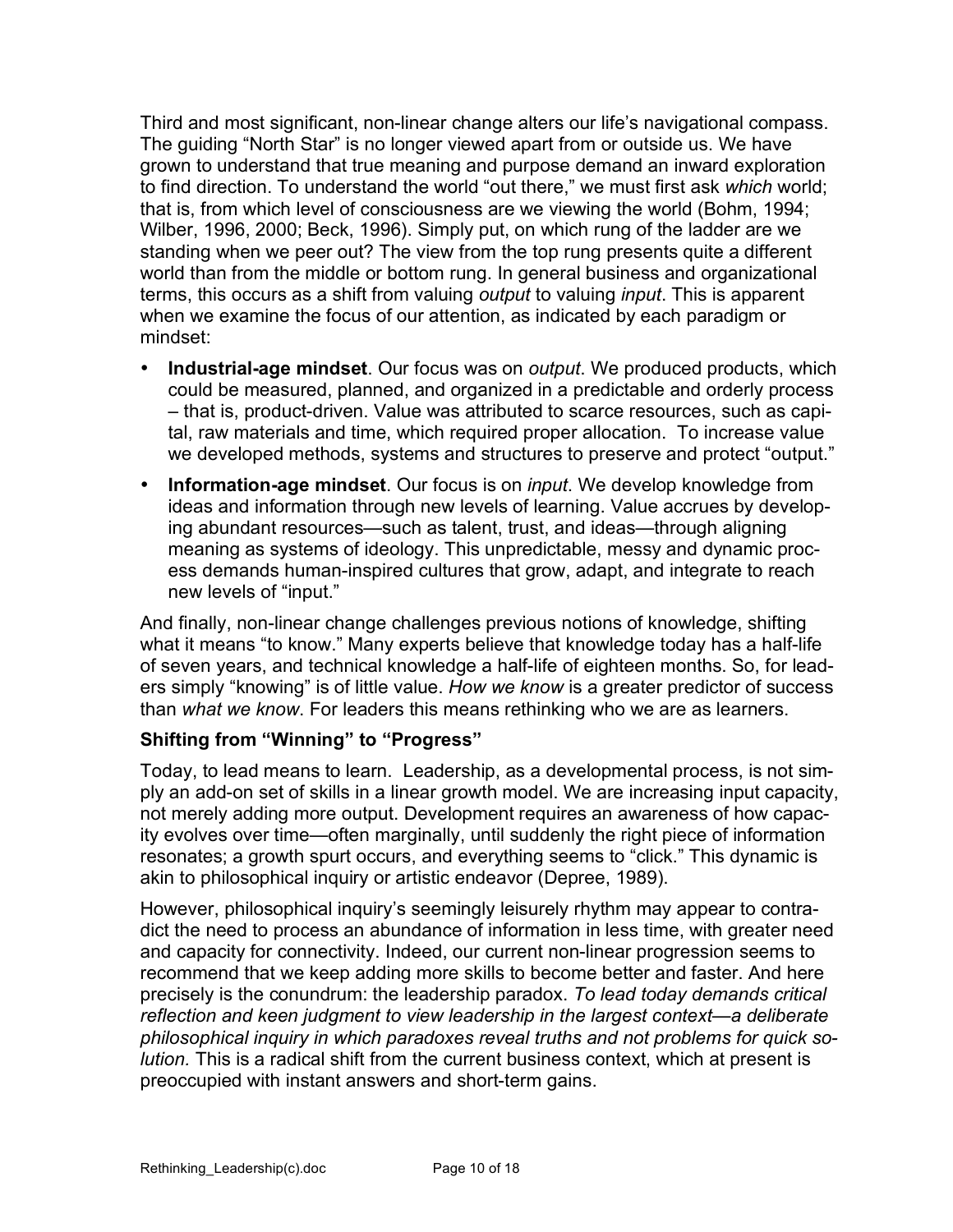#### *Shall we view leadership as a momentary instrument used when it serves a purpose, or as a timeless art/philosophy through which we fulfill purpose?*

A larger, philosophical context reveals the need to prioritize learning beyond shortterm skill sets to shifting mindsets: from a competitive mindset that is designed to *win*, to a learning mindset that transforms information and values to generate incremental progress. In a world in which drastic change mines the abundance of ideas, trust, information and human potential, *progress is that which is sustainable and that which serves the human condition.* Social philosopher Eric Hoffer proclaimed as much five decades ago: "In a time of drastic change it is the learners who inherit the future. The learned usually find themselves equipped to live in a world that no longer exists."

Leaders who embrace "learning" operate from a longer view of the future that requires a shift in perspective from "winning" to "progress."

| <b>TOPIC</b>                        | <b>WINNING</b>                                                                                            | <b>PROGRESS</b>                                                                             |  |
|-------------------------------------|-----------------------------------------------------------------------------------------------------------|---------------------------------------------------------------------------------------------|--|
| <b>Global Paradigm</b>              | Scarcity                                                                                                  | Abundance                                                                                   |  |
| <b>Leadership Context</b>           | Position                                                                                                  | Purpose                                                                                     |  |
| <b>Leader's Context</b>             | From mission: what we accom-<br>plish                                                                     | From purpose: reason for being<br>(why we exist)                                            |  |
| <b>View of Leadership</b>           | As content: skills and techniques<br>applied to issues, as style and/or<br>topic to enhance effectiveness | As context: lens (mindset)<br>through which to view/live life                               |  |
| <b>Leader's Purpose</b>             | To provide opportunities to get<br>ahead.                                                                 | To enhance human condition                                                                  |  |
| <b>View of Humanity</b>             | Competitive creatures: to be ef-<br>fective, to be the best.                                              | Social creatures: to be connected                                                           |  |
| <b>Views of Learning</b>            | Acquisition of knowledge to gain<br>competitive advantage.                                                | Growth and development: adapt-<br>ability and change, achieving new<br>levels of awareness. |  |
| <b>View of Employ-</b><br>ment      | As a job: to gain skills and a path<br>to acquire security and safety in a<br>competitive world.          | As work: realization of self<br>through service or practice                                 |  |
| <b>View of Change</b>               | Opportunity to gain new ideas for<br>competitive advantage.                                               | Opportunity for learning and new<br>growth and development                                  |  |
| <b>View of Values</b>               | Opportunity to gain competitive<br>advantage                                                              | <b>Fundamental</b>                                                                          |  |
| <b>View of Future</b><br>(planning) | Strategy: organize resources to<br>win, be more effective.                                                | Core philosophy: align meaning<br>to enhance growth and develop-<br>ment.                   |  |

DIAGRAM B: SHIFTING MINDSET<sup>3</sup>

 $3$  Diagram developed by author to illustrate the mindset of leaders who set out to win, in contrast to leaders who develop environments to learn.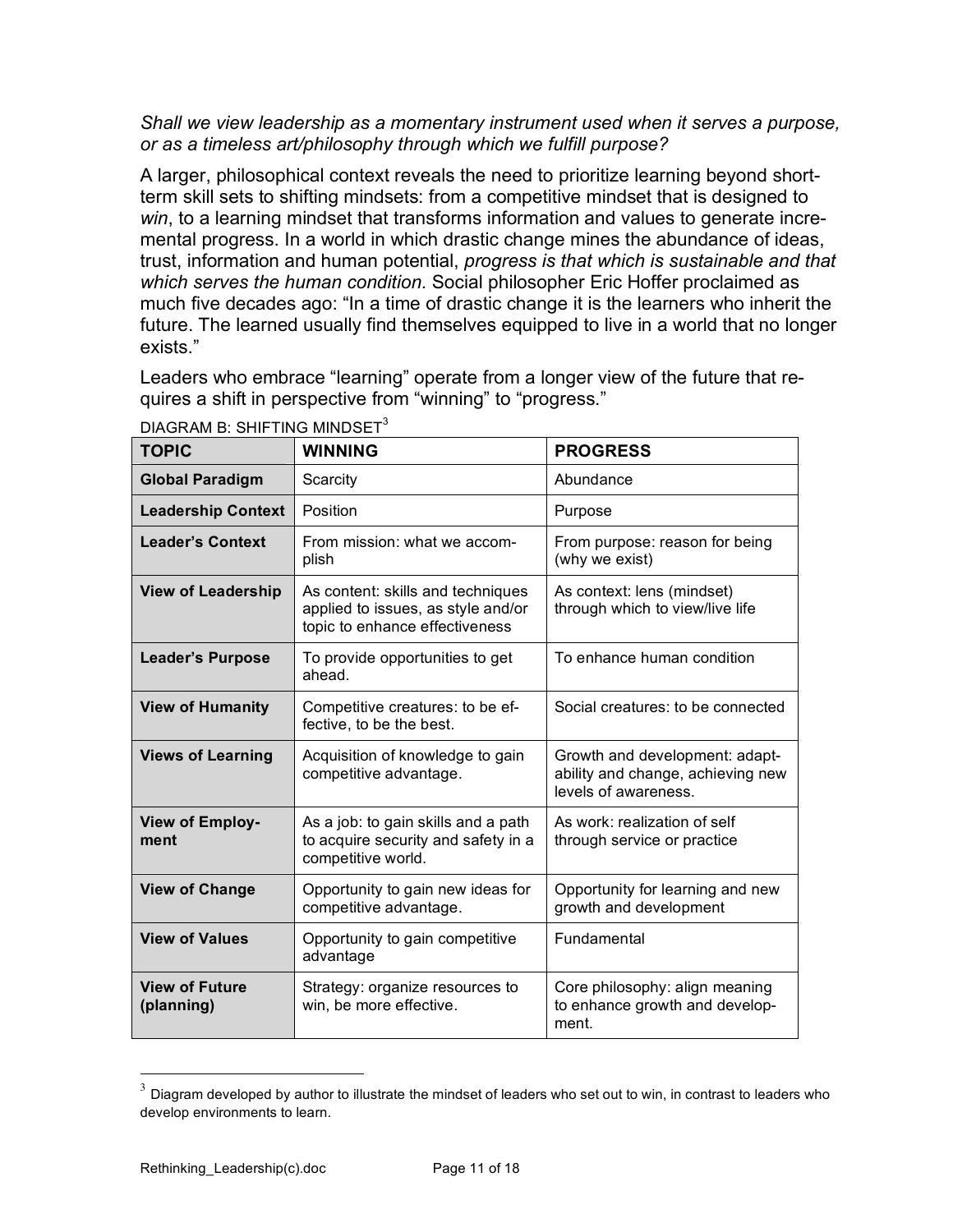For the pragmatic reader, time and urgency are practical considerations in confronting the harshest realities of organizational life. Yet, what could be more practical than achieving sustainability? Leaders develop people and design environments for the long haul, to steward environments for emerging leaders, and not simply for instant gratification, empire building, or to acquire positions. Critical research on this topic by Collins (2001) establishes that those companies that have made the leap to greatness all operated within a longer view to achieve and sustain greatness.

Studies also indicate that Information Age leaders develop a mindset that cultivates a particular relationship to time. Beyond being proactive, these visionaries maintain a long-term view of the future—often long after their tenure—with a forward-looking view of reality. These individuals are more apt to inspire learning that can out-grow, rather than control, problems.

Two notions seem to preoccupy successful leaders: learning and the future. A comprehensive twenty-year study conducted on six continents examined twenty criteria people admire in leaders; the results were striking in their consistency. In 1987, 1995 and then recently in 2002, Kouzes and Posner (2002) found at the top of the most esteemed leadership traits list the same four criteria: *leaders are honest, forwardlooking, competent and inspiring.* Two of these four descriptions, "inspiring" and "forward-looking," speak to a longer and bolder view of the future. The other two— "honest" and "competent"—embody elements of trust essential for the kind of learning that takes us to this future.

Ironically, the study's consistently rated *least* admired leadership traits—mature, loyal, self-controlled, and independent—are often cited as top criteria of "potential leaders." Kouzes and Posner's results appeared repeatedly in cross-cultural comparisons among Australia, Canada, Japan, Korea, Malaysia, Mexico, New Zealand, Scandinavia, Singapore and the United States.

Based on their extensive research, Kouzes and Posner developed a model that clarifies five leadership practices, accompanied by ten commitments (following each practice below) required in these dynamic, unpredictable and uncertain times:  $4\overline{ }$ 

- 1) Model the Way: a) Find your voice by clarifying your personal values; b) Set the example by aligning actions with shared values;
- 2) Inspires a Shared Vision: a) Envision the future by imagining exciting and ennobling possibilities; b) Enlist others in a common vision by appealing to shared aspirations.
- 3) Challenges the Process: a) Search for opportunities by seeking innovative ways to change, grow, and improve; b) Experiment and take risks by constantly generating small wins and learning from mistakes.
- 4) Enables Others to Act: a) Foster collaboration by promoting cooperative goals and building trust; b) Strengthen others by sharing power and discretion.
- 5) Encourages the Heart: a) Recognize contributions by showing appreciation for individual excellence; b) Celebrate the values and victories by creating a spirit of community.

 $\overline{a}$ 

<sup>4</sup> From *The Leadership Challenge*, third edition by Kouzes & Posner.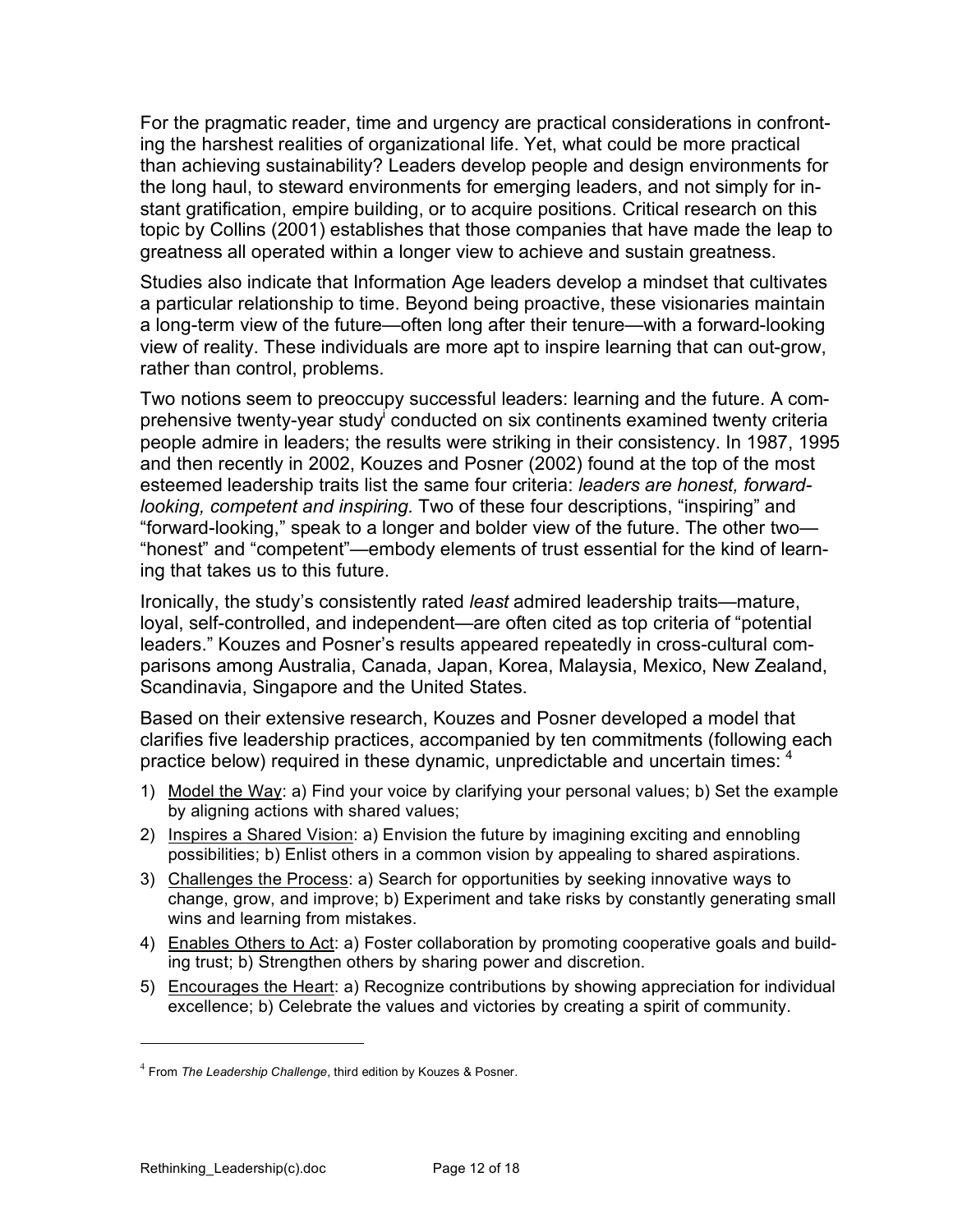#### **Shift to Non-linear Change**

Specifically, greater frequency of non-linear change—that is, greater predictability of the unpredictable—affects human thinking deeply, at the level of choice. Past organizational strategy consisted of predictable linear (first-order) change based in an already existing framework. This provided a universe of known scenarios from which to operate—and to feel secure and certain. Current strategy increasingly operates from a future *without* a road map, existing framework, or predictability, which results in a nearly endless array of choices and non-linear (second-order) change.

In the past Industrial era, complexity alone dominated our thinking and planning cycles in organization. Our universe of choices appeared constant for periods of time to allow for near-permanent structures, procedures and methods to remain in place. Product life cycles were regular and predictable, and employee turnover interfered only mildly in terms of planning. Non-linear change occurred as a major event; however, the focus of attention was on resources and how best to allocate them to manage output. People were instruments to produce the best products (output). People were fungible; products were the stable assets that built great organizations.

Today, unpredictable change occurs frequently inside complex organizations. Employees do not expect lifetime employment. Product-life cycles are compressed, causing a greater need for new ideas (inputs) and new products (outputs). Ideas (input) are critical as products (output) become fungible, and new ideas must be integrated at the speed of thought. For example, in the previous paradigm value accrues to that which is rare. In this paradigm networks accrue greater value than individual parts; and the capacity of a network to act, think and learn collectively accrues the greatest value.

Focusing on increasing organizational capacity to develop new ideas that foster new thinking and non-linear change is no longer a luxury but a requirement. This environment calls upon two distinct roles to serve organizational life and well-being for human interaction: to cope with complexity (managers) by allocating resources and optimizing the current systems, and to cope with change (leaders) by increasing capacity.

An increased level of uncertainty in the Information Age demands that ideas, carried through information, be readily accessible and available to everyone and not just to a few "at the top." Leadership must be exercised at all levels of an organization. The only constant ingredient of unpredictable change and uncertainty comes from the sources of ideas and information—the talent and learning leveraged by leaders within organizations. This is the ground, consisting of three elements, upon which leaders and organizations stand: *purpose* (our reason for being), *values* (what we stand for) and *context* (the frame of interpretation that creates meaning [Collins and Porras, 1997; Lencioni, 2002]).

*Perhaps the leader's sole job is to connect and sustain purpose and values within dynamic contexts; to continually translate, articulate, reframe and interpret what is occurring so that we are able to move forward—seamlessly and/or without interruption—in the face of uncertainty*. This demands a particular mindset that begins with greater self-awareness: to identify and continually reframe individual purpose and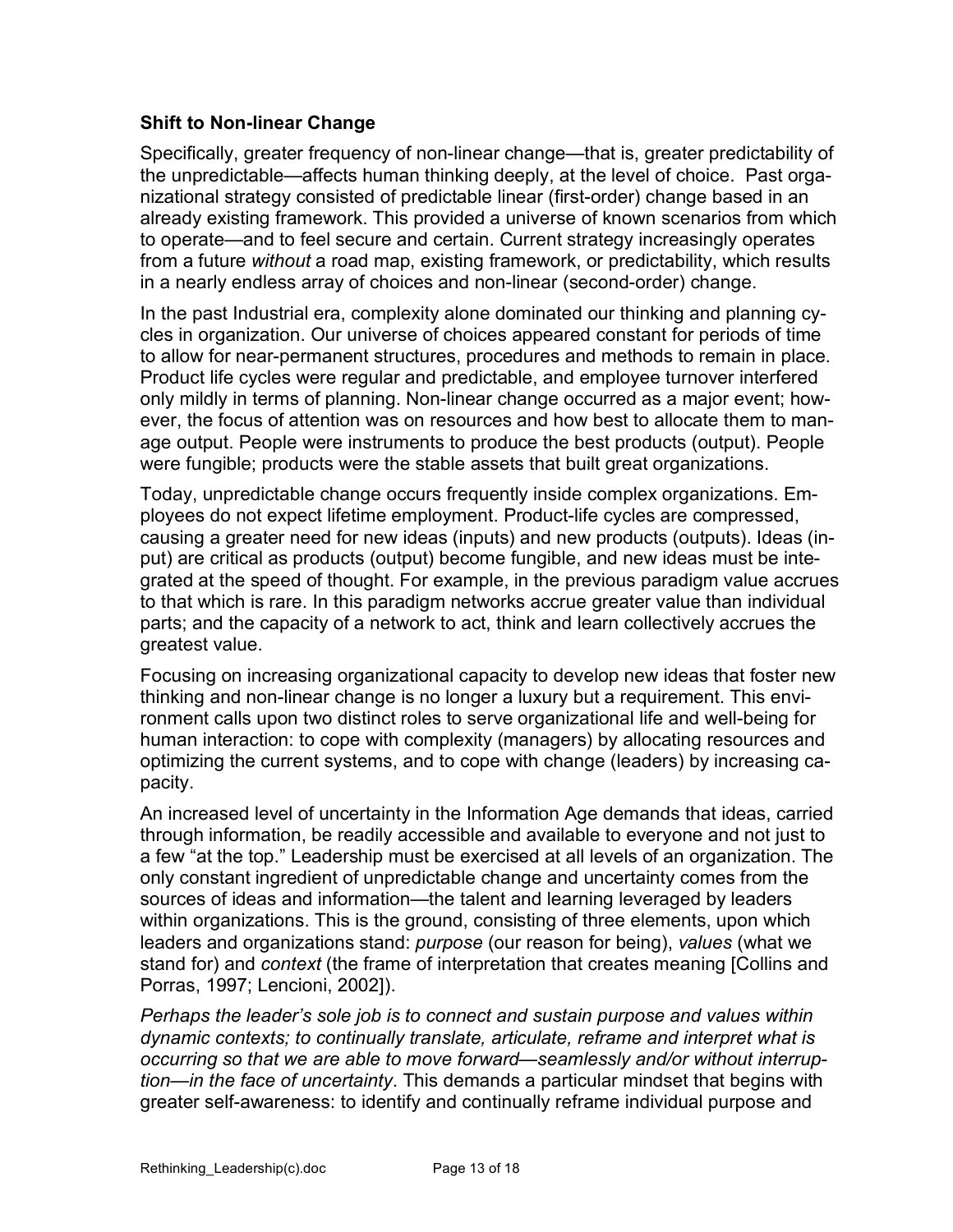values within different circumstances; to assume the responsibility to inspire learning; and to seek greater awareness of the connection between an organization's purpose and mission within an employee's work context.

Organizations designed to accommodate this new level of consciousness will create environments that can sustain inquiry and self-knowledge, clarify values that hold meaning (Lencioni, 2002) in uncertain times with unpredictable futures, and offer stakeholders the possibility to develop more meaningful existence. Developing an environment of inquiry, values, meaning, and possibility demands an organizational design with leadership as its organizing principle—leadership that does not reside in a select few, but lives throughout the organization.

# *Conclusion:*

The wealth of empirical studies over the last fifteen years provokes rethinking our notion of leadership. The Information Age—with the Internet as a potent symbol continues to challenge our perceptions of reality, society, humanity and organizational life. Information emerges as the raw material that both informs reality and forms reality through the construction of meaning. Meaning, as carried in ideas, ideology, values and purpose, is *the* asset that must be cultivated and leveraged in any organizational environment. Leaders are called to cultivate (through trust), create, and align meaning (as they embody and articulate values) through the use of generative language that inspires action.

This paper identifies the influence of three macro conditions—the unprecedented access to information, compression of time and globalization—that together produce non-linear change. We are seeing that in these dynamic, uncertain and unpredictable times, the demand for leadership shifts from mere operational effectiveness to an elevated role of primary "meaning maker," someone who inspires learning, change, and a bold future by aligning purpose, values and mission for all in his/her environment.

These reflections offer considerable content about leadership and develop a powerful context for leadership. However, the leadership domain is in an embryonic stage of exploration. The possibilities for leadership development are still in process of discovery, even as I complete this draft. A vigorous exploration demands an equally clear and powerful lens from within our academic institution—or perhaps other learning environments are better suited for this exploration.

We are at the genesis of many essential shifts. Whether we choose to observe or to participate, we are co-creating new forms of leadership that will emerge to inform and shape the next brand of CEO's, educators, organizational pioneers, political and global leaders. It is within our reach—today—to ask what might be (and who we might become) if we discover and design organizations that leverage the full range of human potential within us.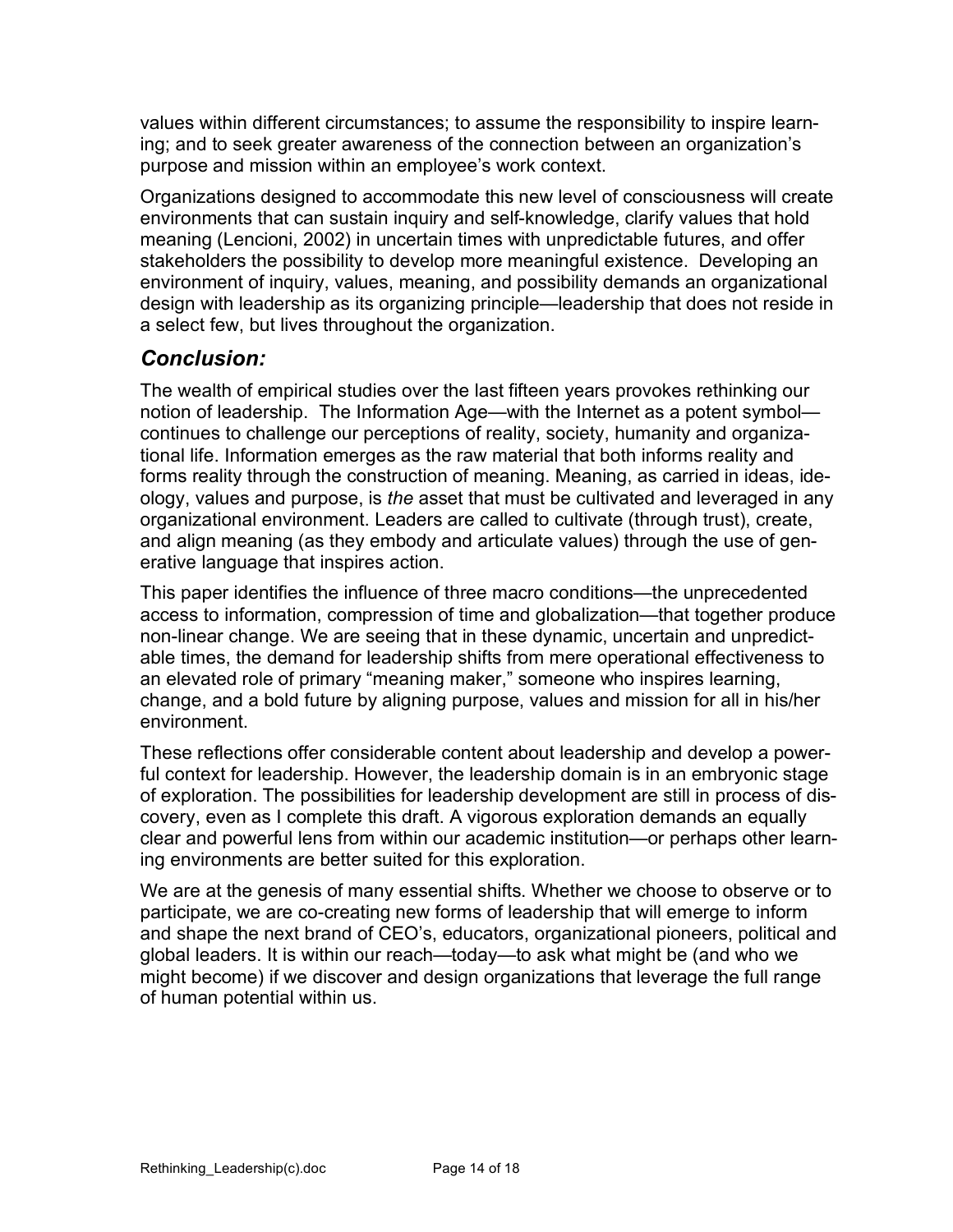# *Bibliography*

#### **Books**

Beck, Don Edward and Christopher C. Cowen (1996) Spiral Dynamics: Mastering values, leadership, and change. ISBN 1-55786-940-5

Bohm, David. (1994). Thought as a System. Routledge. ISBN 0-415-11030-0 (pbk).

Collins, James, and Jerry I Porras. (1997). Built to Last. ISBN: 0887307396.

Collins, James. (2001). Good to Great: Why Some Companies Make the Leap . . . and Others Don't. ISBN 0-06-662099-6.

Conner, Daryl R. (1998). Leading at the Age of Chaos: How to Create the Nimble Organization. ISBN: 0-471-29557-4.

Covey, Stephen R. (1989). The 7 Habits of Highly Effective People: Powerful Lessons in Personal Change. ISBN: 0-671-70863-5.

Depree, Max. (1989). Leadership is an Art. ISBN 0-440-50324-8.

Drucker, Peter F: (1999). Management Challenges for the 21<sup>st</sup> Century. ISBN: 0-88730-998-4.

Goffman, Erving. (1959). The Presentation of Self in Everyday Life. ISBN: 0-385-09402-7.

Goffman, Erving. (1963). Stigma: Notes on the Management of Spoiled Identity. ISBN: 0- 671-62244-7.

Goleman, Daniel. (1995) **Emotional Intelligence: Why it can matter more that IQ. ISBN: 0-**553-09503-X.

Goleman, Daniel (1998). Working with Emotional Intelligence. ISBN: 0-553-37858-9.

Goleman, Daniel and Annie McKee, Richard E. Boyatzis. (2002). Primal Leadership: Realizing the Power of Emotional Intelligence. Harvard Business School Press; 1st edition. ISBN: 157851486X.

Harvey, David. (1990). The Condition of Postmodernity. ISBN: 0-631-6294-1.

Heidegger, Martin. (1962). Being and Time. ISBN: 0-06-063850-8.

Heidegger, Martin. (1971). Poetry, Language, Thought, translated by Albert Hofstadler. Harper & Row, Publishers Inc. ISBN 06-090430-5.

Hock, Dee. (1999). Birth of the Chaordic Age. ISBN: 1-576-75074-4.

Hoffer, Eric. (1952). The Ordeal of Change. Harper & Row Publishers.

Jaworski, Joseph. (1998). Synchronicity: The Inner Path of Leadership. ISBN: 1-57675-031- 0.

Kegan, Robert and Lisa Lahey. (2001). How the Way We Talk Can Change the Way We Work. ISBN: 0-7879-5535-3.

Kotter, John P. (1996). Leading Change, Harvard School Press. ISBN: 0-87584-747-1

Kotter, John P (1999). John Kotter on What Leaders Really Do. Harvard Business School Press. ISBN 0-87584-897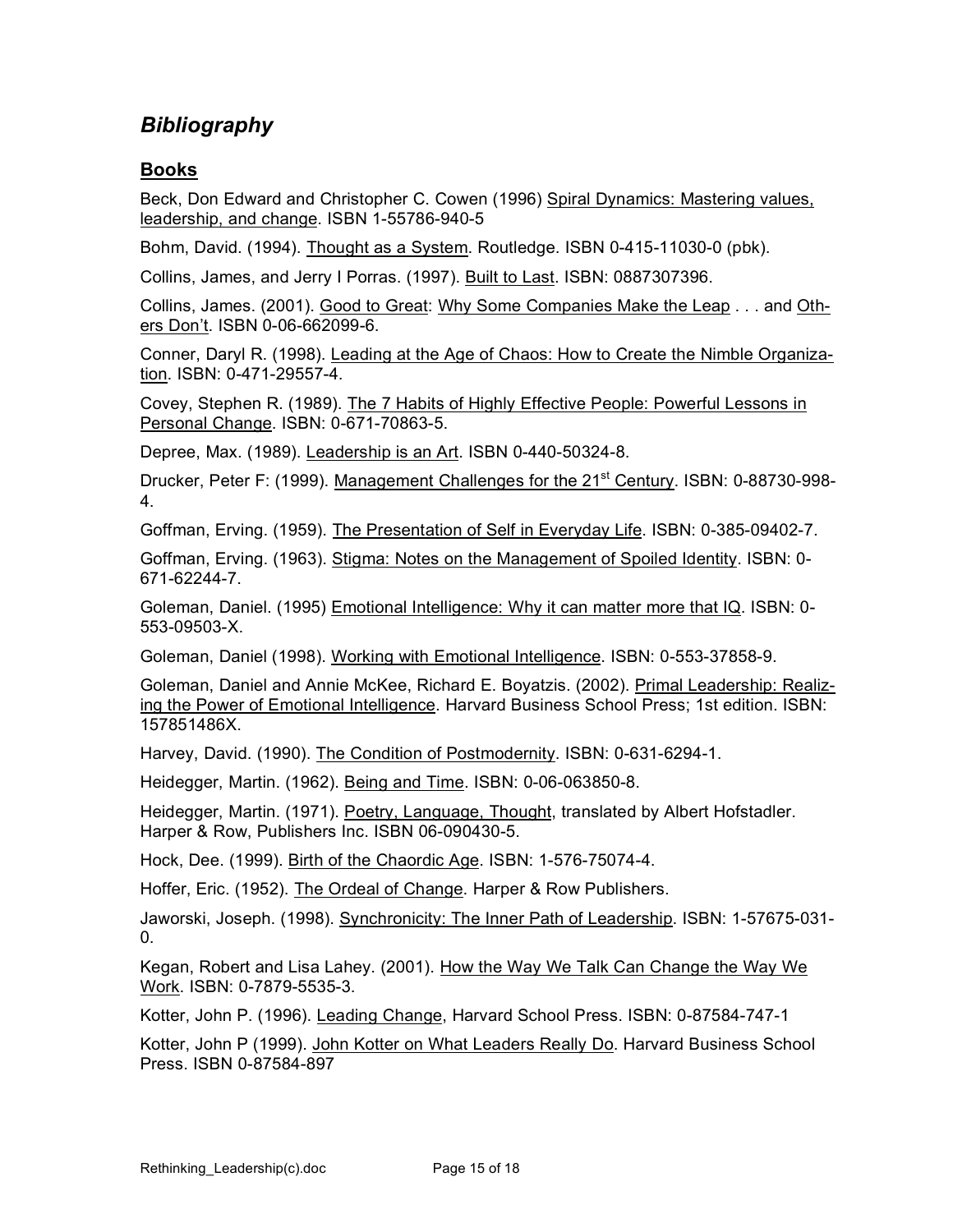Kouzes, James M and Posner, Barry Z. (1999). Encouraging the Heart: A Leader's Guide to Rewarding and Recognizing Others. ISBN: 0-7879-4184-0.

Kouzes, James M and Posner, Barry Z. (2002) The Leadership Challenge, Third Edition. Jossy-Bass. ISBN- 0-7879-5678-3

Kuhn, Thomas. (1996). The Structure of Scientific Revolutions. ISBN: 0-226-45808-3.

Palmer, Parker. (1990). The Active Life: A Spirituality of Work, Creativity, and Caring. Jossey-Bass.

Rosenau, Pauline Marie. (1992). Post-Modernism and the Social Sciences: Insights, Inroads and Intrusions. ISBN: 0-691-02347-6.

Searle, John R. (1984) Minds, Brains and Science. Harvard University Press. Cambridge Massachusetts. ISBN 0-674-57633-0.

Searle, John (1998). Mind, Language and Society: Philosophy in the Real World. Basic Books, NY. ISBN 0-465-04521-9.

Senge, Peter, *et al*. (1990). The Fifth Discipline: Strategies and Tools for Building a Learning Organization. ISBN: 0-385-26095-4.

Senge, Peter, *et al*. (1994). The Fifth Discipline Field Book: Strategies and Tools for Building a Learning Organization. ISBN: 0-385-26095-4.

Senge, Peter, *et al*. (1999). The Dance of Change: The Challenges to Sustaining Momentum in Learning Organizations. ISBN: 0-385-493223.

Senge, Peter, *et al*. (2000). Schools that Learn: A Fifth Discipline Fieldbook for Educators, Parents, and Everyone Who Cares about Education. ISBN: 0-385-49323-1.

Solomon, Robert and Flores, Fernando. (2001). Building Trust: In Business, Politics, Relationship and Life. ISBN: 0-19-512685-8.

Wheately, Margaret J. (1992). Leadership and the New Science: Learning about Organization from an Orderly Universe. ISBN: 1-881052-44-3.

Wilber, Ken. (1996). A Brief History of Everything, revised edition. Shambhala, Boston. ISBN: 1-57062-740-1.

Wilber, Ken. (2000). A Theory of Everything: An Integral Vision for Business, Politics, Science, and Spirituality. Shambhala, Boston. ISBN: 1-57062-855-6

Winograd, Terry and Flores, Fernando. (1987). Understanding Computers and Cognition: A New Foundation for Design. ISBN: 0-201-11297-3.

Zaleznik, Abraham. (1990). Executive Guide to Motivating People. Bonus Books, Inc. ISBN: 0-929387-11-2.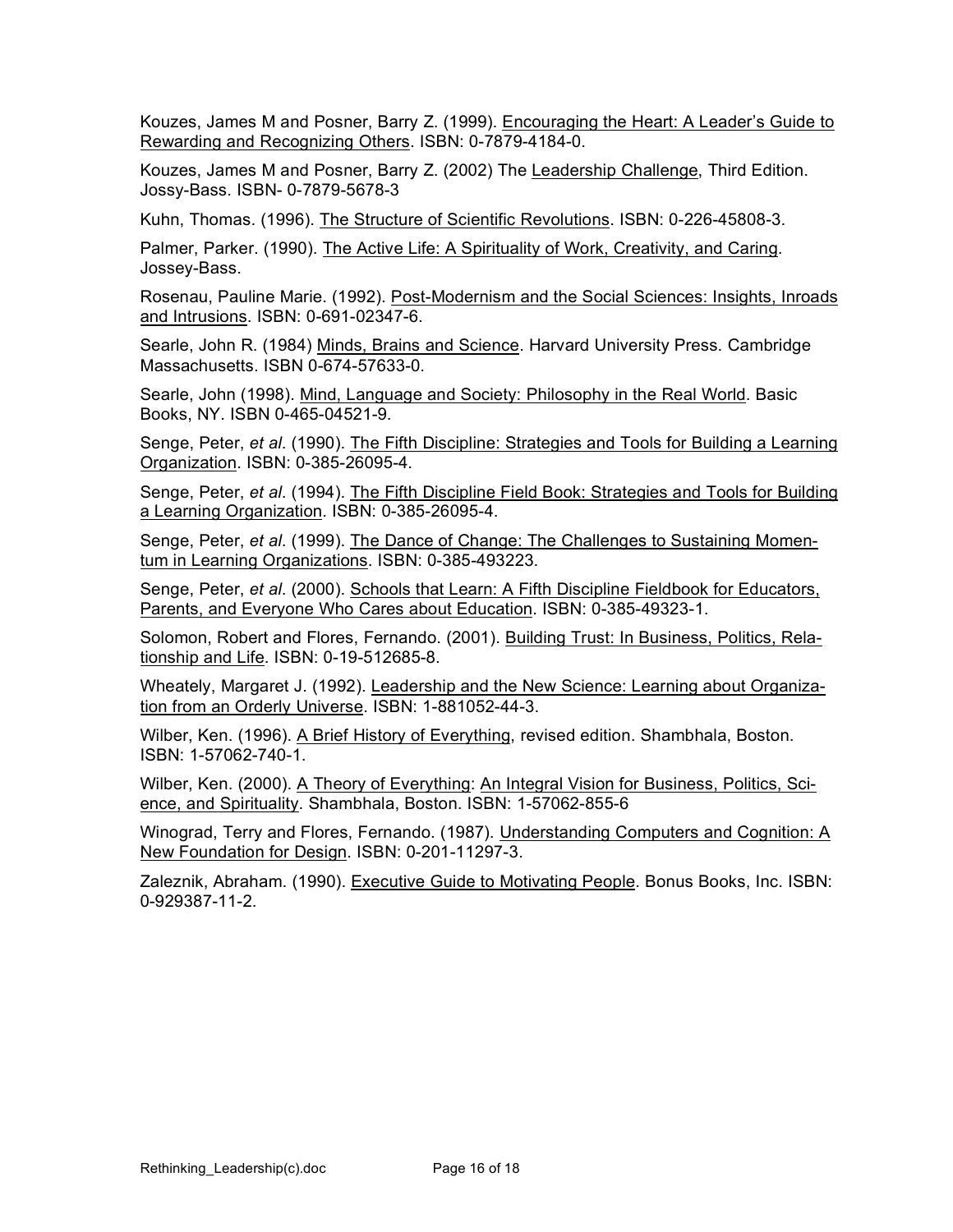#### **Articles:**

Aldog, Ramon and Deborah Dougherty. (1997). "Organizational Transformation." *Journal of Management Inquiry.*

Argyris, Chris. (1991). "Teaching Smart People How to Learn." *Harvard Business Review.*

Bartlett, Chrstopher A. and Ghoshal, Sumantra. (1994). "Changing the Role of Top Management: Beyond Strategy to Purpose." *Harvard Business Review.*

Boyatzis, Richard E. (2001). "Unleashing the Power of Self-Directed Learning," Original.[??]

Collins, Jim. "Level 5 Leadership: The Triumph of Humility and Fierce Resolve." *Harvard Business Review,* January, 2001.

Collins, James C. and Porras, Jerry I. (1996). "Building Your Company's Vision." *Harvard Business Review*

Drucker, Peter; Dyson, Esther ;Handy, Charles; Saffo, Paul and Senge, Peter. (1997). "Looking Ahead: Implications of the Future." *Harvard Business Review*.

Ford, Jeffrey D. and Ford, Laurie W. (1998). "Organizational Change as Shifting Conversations." *Journal of Organizational Change Management*.

Ford, Jeffrey D.; Ford, Laurie W.; and MacNamara, Randall. **[a]** "Resistance and The Background Conversations of Change." Original. [??]

Ford, Jeffrey D. and Ford, Laurie W. **[b]** "Conversations and the Authoring of Change." Original. [??]

Kegan, Robert and Lahey, Lisa Lakow. (2001). "The Real Reason People Won't Change." *Harvard Business Review.*

Keepin, William. (1993). "Life Work of David Bohm: River of Truth." [Periodical name?]

Kotter, John P. (1994). "What Leaders Really Do." *Harvard Business Review.*

Kotter, John P. (1995). "Leading Change: Why Transformation Efforts Fail." *Harvard Business Review.*

Johnson, Lamont. "Meaning and Speech-Act Theory, Speech-Act Tutorial: Interaction & Relationships."

Lencioni, Patrick M. "Make Your Values Mean Something." *Harvard Business Review*, July, 2002.

Loehr, Jim and Schwartz, Tony. (2001). "The Making of a Corporate Athlete." *Harvard Business Review*.

Tetenbaum, Toby T. "Shifting paradigms: From Newton to Chaos." *Organizational Dynamics*, Spring, 1998, 26(4), 21-32.

Tichy, Noel M. (2001). "No Ordinary Boot Camp." *Harvard Business Review*.

Zaleznik, Abraham. (1992). "Managers and Leaders: Are they Different?" *Harvard Business Review.*

<sup>.&</sup>lt;br>i From *The Leadership Challenge*, 2002: The Characteristics of Admired leaders (p.25):